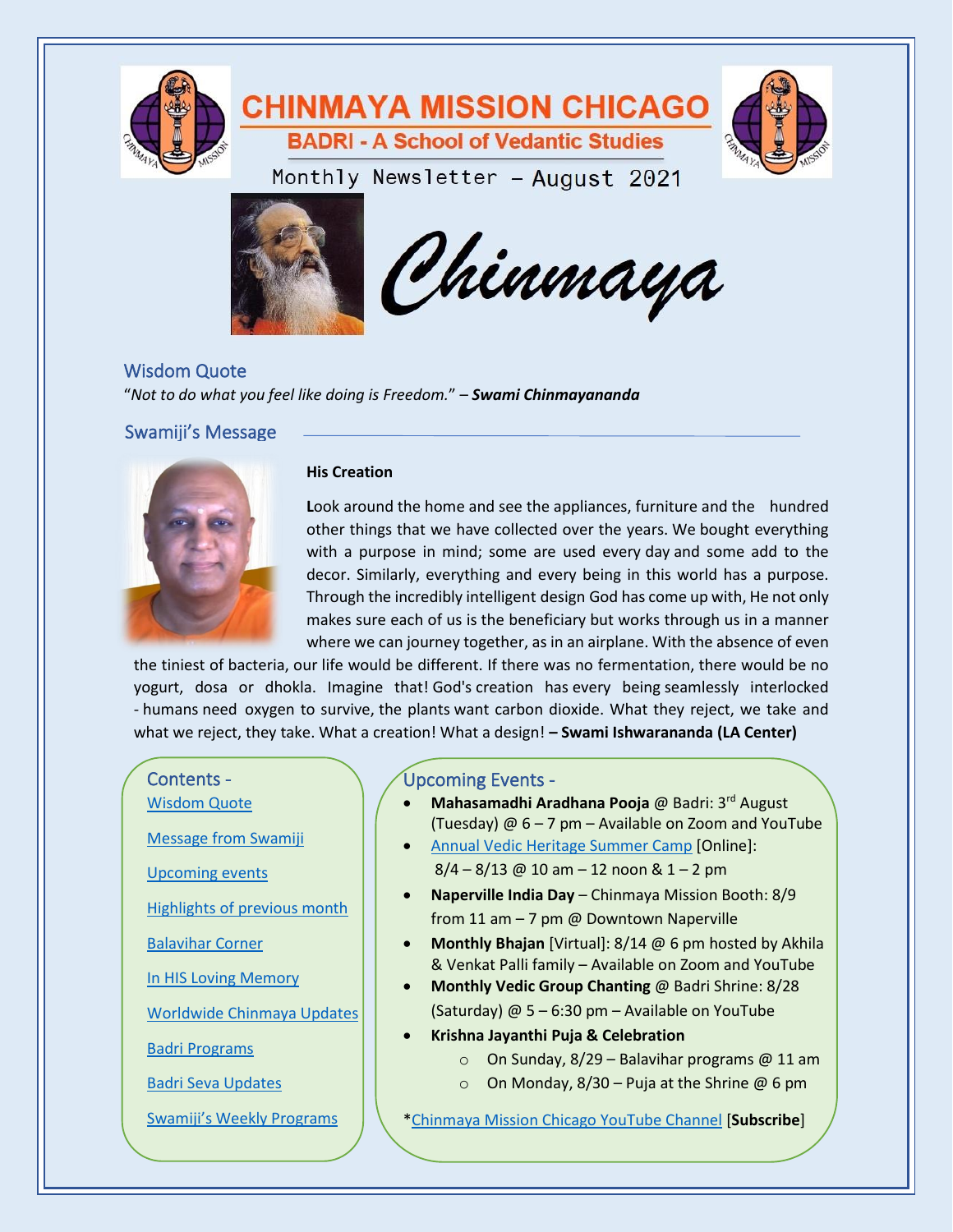# **Bala Vihar Registration Open**

'In-person' sessions on both Saturday & Sunday – Limiting number of students in each class for each session – Register early – Visit<https://mychinmaya.org/balavihar/>

# <span id="page-1-0"></span>Highlights from Previous Month

During the month of July, we had fewer activities as it was a lean summer period. Keeping up with our Badri tradition, we held some of our regular events with the same rigor and enthusiasm that our devotees always bring up when the tasks are for HIM.

#### **1. Bhajan Sandhya**

ľ

The monthly Bhajan Sandhya, held on the 2<sup>nd</sup> Saturday of the month was this time held at Suchi & Ram Achar's home on 10<sup>th</sup> July 2021 at 6 pm. Suchi Achar's parents also participated along with Ram & Suchi's children – Karthik and Malini.



#### 2. **Monthly Vedic Chanting**

[\[https://www.youtube.com/watch?v=dPcijZSuHb4\]](https://www.youtube.com/watch?v=dPcijZSuHb4)

Continuing with the tradition that we started last month, on the last Saturday of this month also we conducted Vedic Chanting at our Badri Shrine.

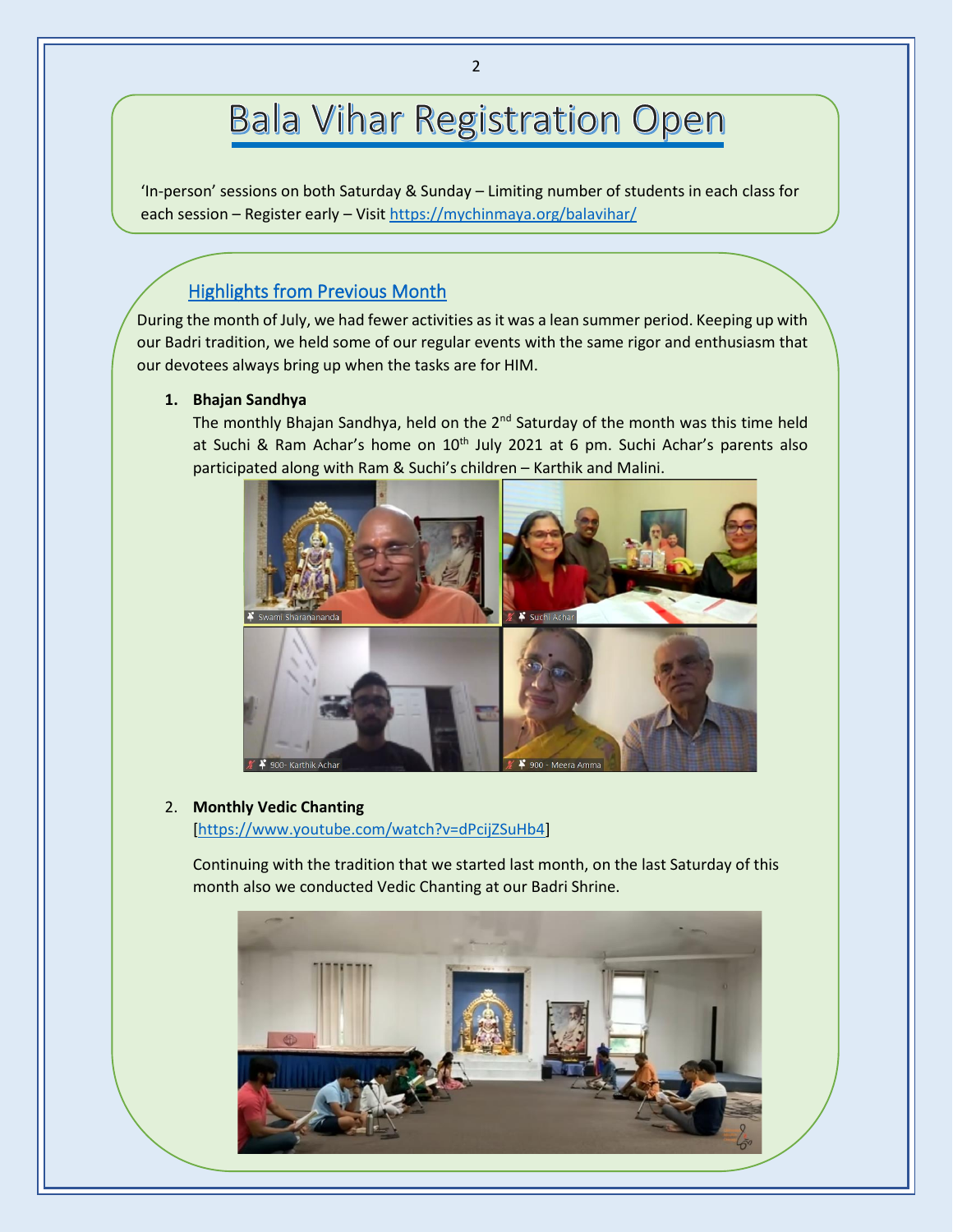## 3. **Swami Sharanananda ji's Birthday Celebration**

[\[https://www.youtube.com/watch?v=Ugkgn\\_uhJP8\]](https://www.youtube.com/watch?v=Ugkgn_uhJP8)

A Guru Paduka pooja was performed to celebrate our Swamiji's birthday under the guidance of Gurukkal.



#### 4. **Guru Poornima Celebration**

#### [\[https://www.youtube.com/watch?v=Fdbxnalbehg\]](https://www.youtube.com/watch?v=Fdbxnalbehg)

On 15<sup>th</sup> July Guru Paduka Pooja was performed and Guru Ashtothara was chanted to celebrate Guru Poornima. This was performed at Yamunotri center jointly by the three Chicago centers. As a part of the celebration, there were bhajans sung by groups from all the three centers.

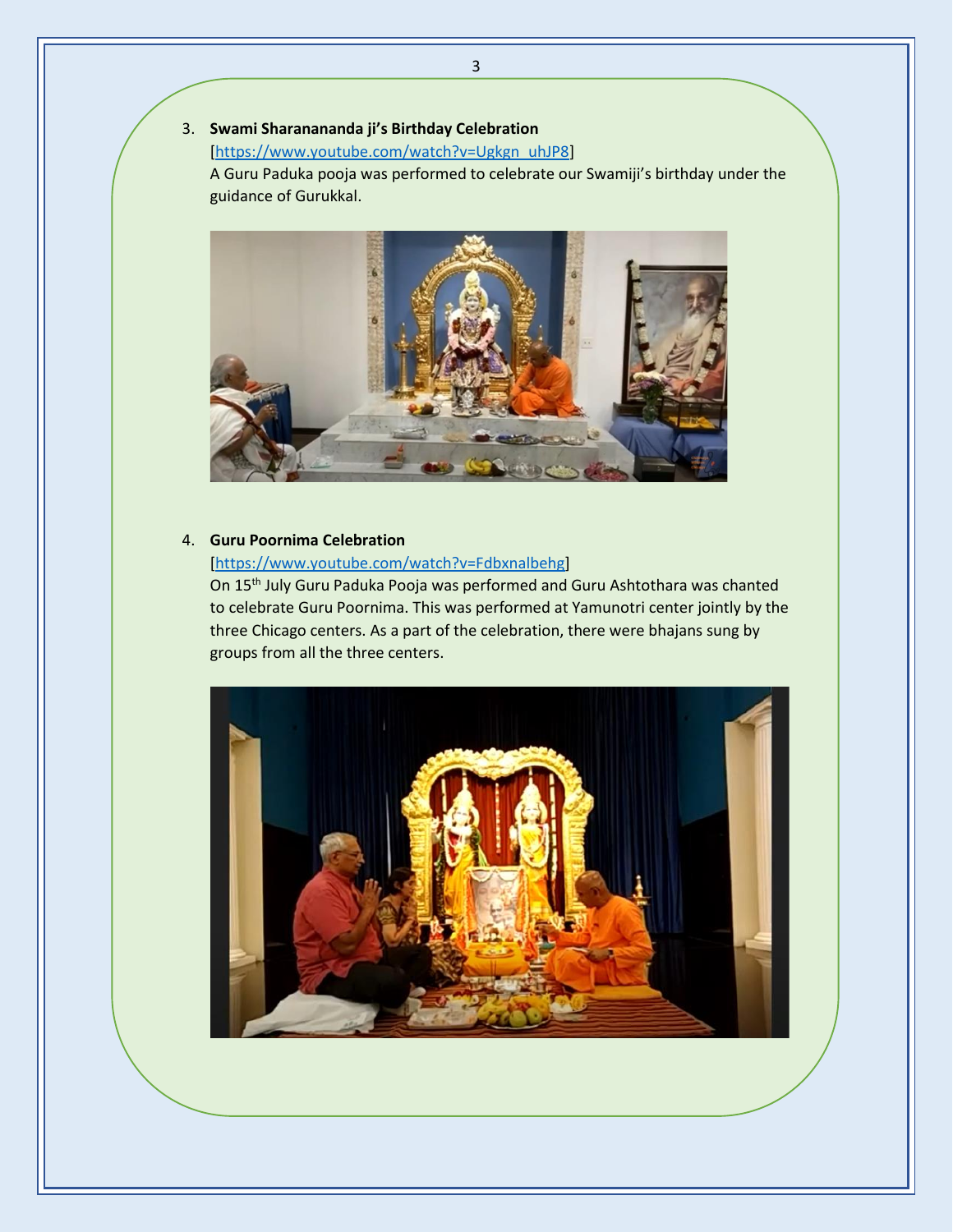## Bala Vihar Corner

#### **E-BV Summer Camp 2021**

During this summer month of July, the major Bala Vihar activity was the National Children's camp that was based on stories and values from Ramayana. The camp started on 14<sup>th</sup> June and ended on 30th July. Each class had a little more than 200 children and their active participation added to the energy and enthusiasm of the sessions.

Most days, the camp started with a yoga session, followed by a value based story filled with interesting anecdotes and finally ending with an activity which will either be vedic chanting, Ramayan singing, workshop, Art & Crafts etc depending on the day of the week. The children had a very enriching experience and are looking forward to the Srimad Bhagavatham themed camp that is starting on Wednesday, August 4th.



#### **Badri Bala Vihar Graduation – Voice of the Graduates**

We continue to share the voice of our graduates on some of the questions that many of us have the urge to ask them. Going by our plan, we share the feedback from two of the graduates as we did in our last Newsletter. We will continue to share the rest of the students' feedback in our subsequent newsletters. All these children will be moving on to join the CHYK group and continue their

#### **Anjana Thiruvikkare:**

*1. When did you start or at what age did you start coming to CM Balavihar?*  I started coming to Chinmaya Mission when I was very young. First, I came with my parents, and then I started Balavihar classes when I was around 6.

 $3.3.$  What inspired you to continue the BV classes time the BV classes time that  $\mathcal{A}$ Chinmaya Mission because I loved learning about the values and lessons that could be applied

*2. Why did you come to BV?* 

At first, I was coming because my parents took me. However, I came to enjoy going, especially to see my friends and hear stories like the Ramayana and the Mahabharata.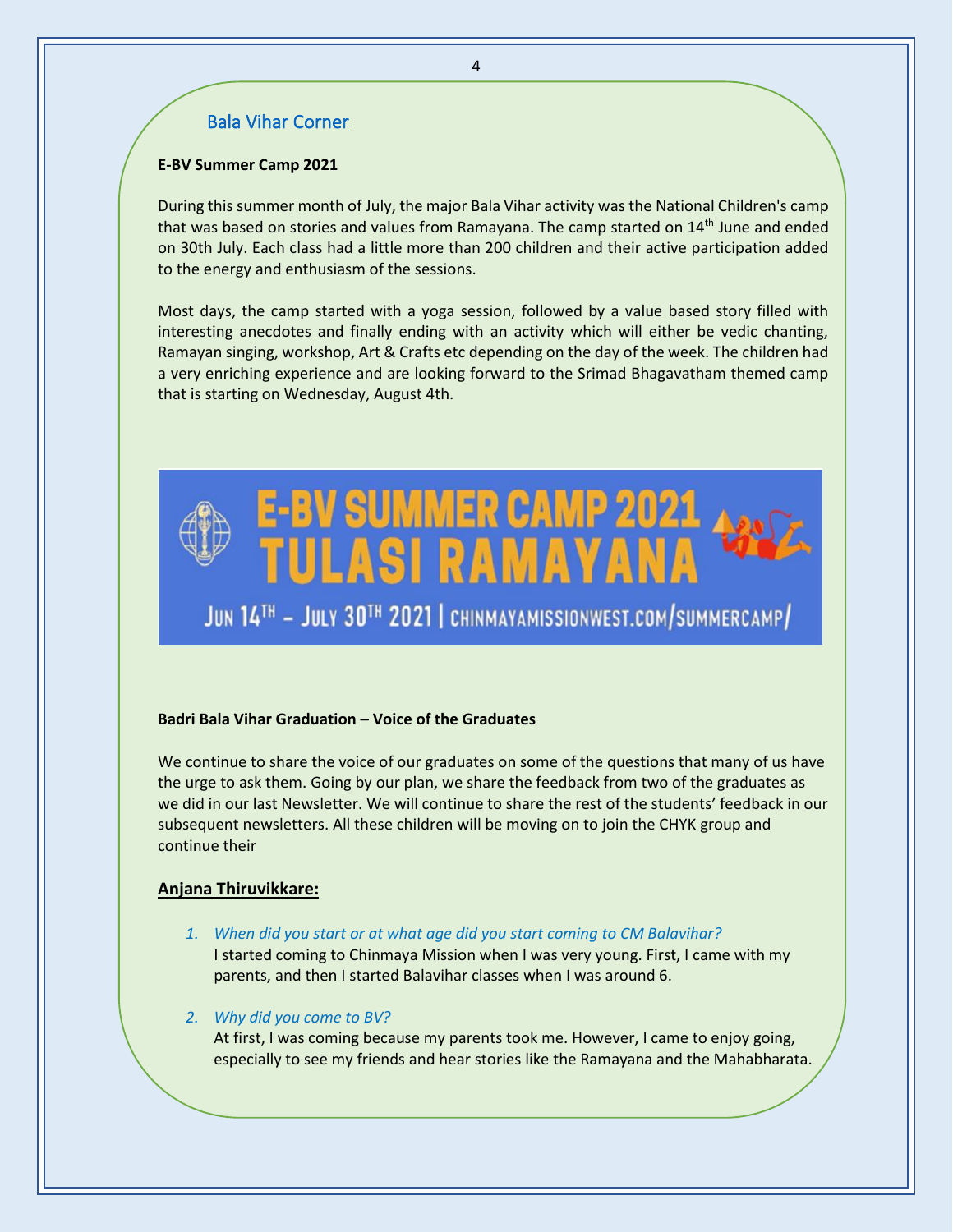#### 3. *What inspired you to continue the BV classes till 12th grade?*

I continued coming back to Chinmaya Mission because I loved learning about the values and lessons that could be applied to my everyday life. As I grew up, I had more complicated events to navigate and Balavihar really aided me in that.

#### 4. *Did you at any time contemplate quitting BV?*

Yes, I did contemplate that during high school especially when I got busy due to high school work and extracurricular activities. However, my parents were adamant about me continuing, so I kept coming and now I am glad that I did.

5. *How do you think attending the mission BV classes and all the other activities at the mission shaped your thoughts while growing up?*

I think they helped me gain a better outlook at life and look at the things I go through from different perspectives. They also helped how I treat others, especially since we learned so much about discriminating between right and wrong in Balavihar. I find myself coming back to the stories we learned about to understand how to navigate through certain problems.

6. *Will you be continuing as a CHYK member in the future?*

Yes, I will be. There are so many Chinmaya Mission centers in the Dallas area, and I am excited to explore them.

#### **Gowri Salem:**

- *1. When did you start or at what age did you start coming to CM Balavihar?* I had turned 4 and my parents took me to Balavihar right away!
- *2. Why did you come to BV?*

CHYK in the future!

Initially, I came due to my parents. But soon, I enjoyed coming to learn the stories, chant shlokas and sing bhajans, and most of all, to meet friends. Now, of course, I come because I want to learn about Hindu values and culture because I know their value.

*3. What inspired you to continue the BV classes till 12th grade?*

Mission has become part of our life. I was curious about Hindu culture and puranas. Staying connected to Mission helps me with managing stress. Having Swamiji and teachers as role models has really helped me stay grounded. Following values can get hard without the Satsang that mission provides.

*4. Did you at any time contemplate quitting BV?* Never. It became a comfortable routine that I looked forward to.

6. Will you be continuing as a CHYK member in the future?

*5. How do you think attending the mission BV classes and all the other activities at the mission shaped your thoughts while growing up?* It has always helped me be self-aware of my thoughts, words and actions, and stay calm in tense situations. I have also learnt not to put too much importance on temporary pleasures.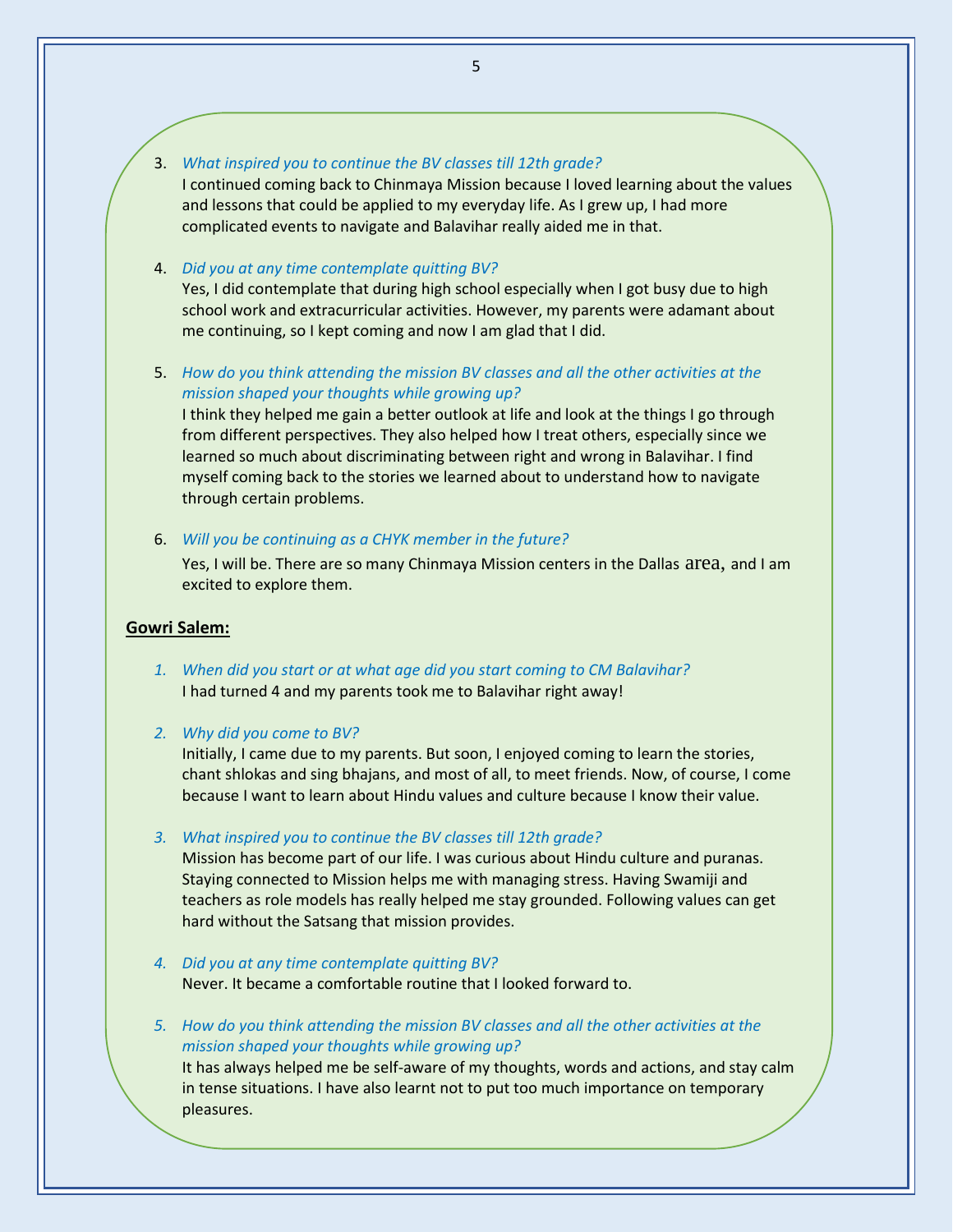*6. Will you be continuing as a CHYK member in the future?* Yes, I attended the CHYK workshop on Jul 10th and look forward to continuing as a CHYK in the future!

#### <span id="page-5-0"></span>In HIS Loving Memory –

During the early 80s in India there was a new initiative tried in some select hotels. Much like how in the US Hotels we find a copy of the Holy Bible in every room, in these select hotels in India also Chinmaya Mission decided to place a copy of **The Holy Geeta** in every room.

Much to the surprise of the Mission, after a few days it was reported that people were stealing **The Holy Geeta** as books were frequently missing from the hotel rooms. This was brought to Gurudev's attention, and HE promptly replied, "*This is one stealing that we shall promote*".

#### <span id="page-5-2"></span>Badri Programs

<https://mychinmaya.org/virtual-satsanga-and-e-study-groups/>

- **Swaranjali** (For Balavihar Children)
- **Sanskrit language** classes (For Everyone)
- **Stuti Vandana** (For Balavihar Children)
- **Geeta Chanting** (For Everyone)
- **Vedic Chanting** (For Everyone)
- **Sri Rudram Chanting** (For Everyone)
- **Adult Study Groups** (Registration required)
- **Vishnu Sahasranamam** (For Everyone)
- **ACT/ SAT Classes** (Registration required)

#### <span id="page-5-1"></span>Updates from around the world -

- [Vedanta Sadhaka Course](https://chinfo.org/home/event/vedanta-sadhaka-course/50) (1 year) Starting on 15 Oct 2021 [In Person] o This is offered at Chinmaya International Foundation for anyone between 35 – 65 years of age.
- [Mantra Sadhana Retreat](http://www.chinmayamission.com/event/mantra-sadhana-retreat/) Nov 7, 2021 Jan 1, 2022 [In Person]
	- o Eight weeks of Japa/ Purascharana under the guidance of Swamini Vimalananda ji.
- Guided Meditation [based on Nirvana Shatakam](https://www.chinfo.org/home/event/guided-meditation-series-2021/73) Starting on September 4, 2021 by Pujya Swami Swaroopananda
	- o Every Saturday for 60 mins that includes 30 mins discourse, 15 mins meditation and 15 mins of Q&A
- [Valmiki Ramayana](https://chinfo.org/valmiki-ramayana) June 5, 2021– Mar 22, 2022 [Virtual] Swami Ramakrishnananda
	- o Discourse and Analysis of Ramayana in three parts with the fragrance of Kamban and Kalidasan
- [Chinmaya Naada Bindu Online Singing Competition](https://www.g2m.cvv.ac.in/) Guna Gaaun Main
	- $\circ$  For ages 6 and above (Except Professional Singers and teachers) Registration **Open**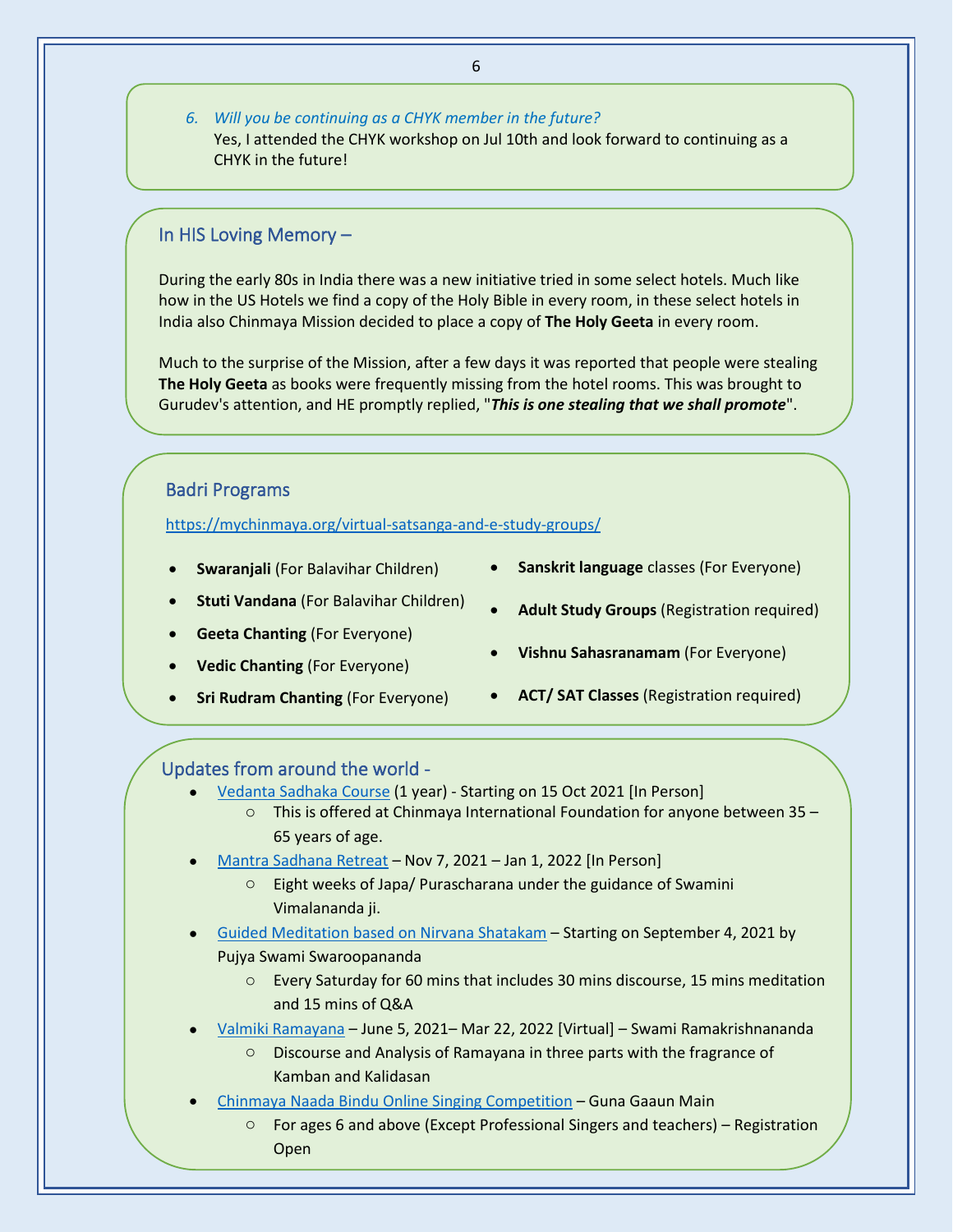#### <span id="page-6-0"></span>Badri 'Seva' Update -

• Parking Lot Cleanup - 10 July 8 am - 12 noon & 24 July 8 am - 11 am

A group of volunteers came together on two different Saturdays to trim the weeds that are growing all over the parking lot and the approach road to the shrine from Kingery highway. Along all the cracks on the asphalt, there were crab grass and weeds that grew. These had to be trimmed down, the debris blown away to make the place clean and then weed control to be sprayed so that they don't come up again this season. Twelve of our volunteers came together to get the task accomplished over two weekends.

The 10th July activity gained greater significance as it happened to be the last activity that our dear Badri Narayan devotee Niranjan Choksiji was participating. He has since relocated his residence to Florida a few days back. After a partial clearing of weeds, the volunteers were treated to a sumptuous brunch with a great array of foods. On 24th July, the rest of the parking lot was also cleared the same way.



### Swami Sharananandaji's [Weekly Program Schedule](https://mychinmaya.org/activities/weekly-activities/)

<span id="page-6-1"></span>

| <b>Program Name</b>                         | <b>Details</b>         |
|---------------------------------------------|------------------------|
| Saddarshanam                                | Sunday/ $8 - 8:45$ am  |
| <b>Bhagavad Gita - Chapter-wise Summary</b> | Sunday / $9 - 9:30$ am |
| Viveka Choodamani                           | Tuesday/ $7 - 8$ pm    |
| <b>Mandukya Upanishad</b>                   | Wed/ $7 - 8:15$ pm     |
| <b>Tattvabodha</b>                          | Saturday/ $8 - 9$ am   |